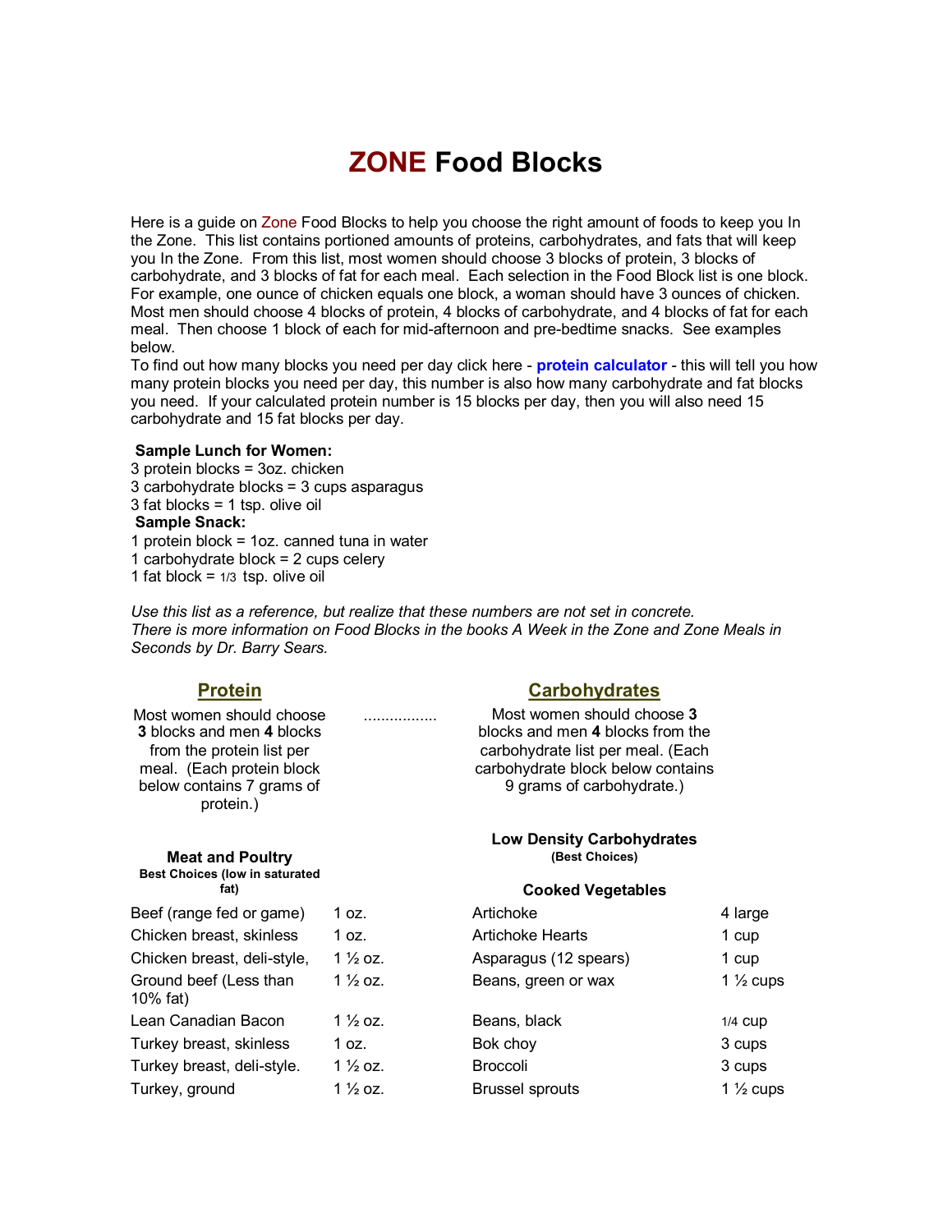| Turkey bacon                                                       | 3 strips                    | Cabbage                                 | 3 cups                      |
|--------------------------------------------------------------------|-----------------------------|-----------------------------------------|-----------------------------|
| Fair Choices (moderate in<br>saturated fat)                        |                             | Cauliflower                             | 4 cups                      |
| Beef (lean cuts)                                                   | 1 oz.                       | Chickpeas                               | 1/4 CUP                     |
| Chicken, skinless, dark<br>meat                                    | 1 oz.                       | Collard greens                          | 2 cups                      |
| Corned beef, lean                                                  | 1 oz.                       | Eggplant                                | 1 $\frac{1}{2}$ cups        |
| <b>Duck</b>                                                        | $1\frac{1}{2}$ oz.          | Hummus                                  | 1/4 CUP                     |
| Ham, lean                                                          | 1 oz.                       | Kale                                    | 2 cups                      |
| Ham, deli-style                                                    | $1\frac{1}{2}$ oz.          | Kidney beans                            | 1/4 CUP                     |
| Lamb, lean                                                         | 1 oz.                       | Leeks                                   | 1 cup                       |
| Pork, lean                                                         | 1 oz.                       | Lentils                                 | 1/4 CUP                     |
| Pork Chop                                                          | 1 oz.                       | Mushrooms (boiled)                      | 2 cups                      |
| Turkey bacon                                                       | 3 slices                    | Onions, chopped (boiled)                | $\frac{1}{2}$ cup           |
| Turkey, skinless, dark meat                                        | 1 oz.                       | Okra, sliced                            | 1 cup                       |
| Veal                                                               | 1 oz.                       | Sauerkraut                              | 1 cup                       |
| Poor Choices (high in saturated<br>fat, Arachidonic Acid, or both) |                             | Spaghetti squash                        | 2 cups                      |
| Bacon, pork                                                        | $3\frac{1}{2}$ slices       | Spinach                                 | $3\frac{1}{2}$ cups         |
| Beef, fatty cuts*                                                  | 1 oz.                       | Swiss chard                             | $2\frac{1}{2}$ cups         |
| Beef, ground (>10% fat)                                            | $1\frac{1}{2}$ oz.          | Turnip, mashed                          | 1 $\frac{1}{2}$ cups        |
| Hot dog, beef or pork                                              | 1 link                      | Turnip greens                           | 4 cups                      |
| Hot dog, chicken or turkey                                         | 1 link                      | Yellow squash                           | 2 cups                      |
| Pepperoni                                                          | 1 oz.                       | Zucchini                                | 2 cups                      |
| Salami                                                             | 1 oz.                       |                                         |                             |
|                                                                    |                             | <b>Raw Vegetables</b>                   |                             |
| Sausage, pork                                                      | 2 links                     | Alfalfa sprouts<br>Bamboo shoots        | 10 cups                     |
| Sausage, pork<br>*Arachidonic Acid                                 | 2 patties                   | Bean sprouts                            | 4 cups<br>3 cups            |
|                                                                    |                             | <b>Broccoli</b>                         |                             |
| <b>Fish and Seafood</b>                                            |                             |                                         | 4 cups                      |
|                                                                    |                             | Cabbage. shredded<br>Cauliflower pieces | 4 cups<br>4 cups            |
| Bass (freshwater)<br>Bass (sea)                                    | 1 oz.<br>$1\frac{1}{2}$ oz. | Celery, sliced                          |                             |
| <b>Bluefish</b>                                                    | $1\frac{1}{2}$ oz.          | Chick peas                              | 2 cups                      |
| Calamari                                                           |                             |                                         | $\frac{1}{4}$ cup           |
| Catfish                                                            |                             |                                         |                             |
|                                                                    | $1\frac{1}{2}$ oz.          | Cucumber, sliced                        | 4 cups                      |
|                                                                    | $1\frac{1}{2}$ oz.          | Endive, chopped                         | 10 cups                     |
| Cod                                                                | $1\frac{1}{2}$ oz.          | Escarole, chopped                       | 10 cups                     |
|                                                                    |                             | Green or red peppers                    | $\overline{2}$              |
| Clams                                                              | $1\frac{1}{2}$ oz.          | Green or red peppers, chopped           | 2 cups                      |
| Crabmeat                                                           | $1\frac{1}{2}$ oz.          | Jalapeño peppers                        | 2 cups                      |
| Haddock                                                            | $1\frac{1}{2}$ oz.          | Lettuce, iceberg                        | 2 heads                     |
| Halibut                                                            | $1\frac{1}{2}$ oz.          | Lettuce, romaine, chopped               | 10 cups                     |
| Lobster                                                            | $1\frac{1}{2}$ oz.          | Mushrooms, chopped                      | 4 cups                      |
| Salmon*                                                            | $1\frac{1}{2}$ oz.          | Onions, chopped                         | 1 $\frac{1}{2}$ cup         |
| Sardines*<br>Scallops                                              | 1 oz.<br>$1\frac{1}{2}$ oz. | Radishes, sliced<br>Salsa               | 4 cups<br>$\frac{1}{2}$ cup |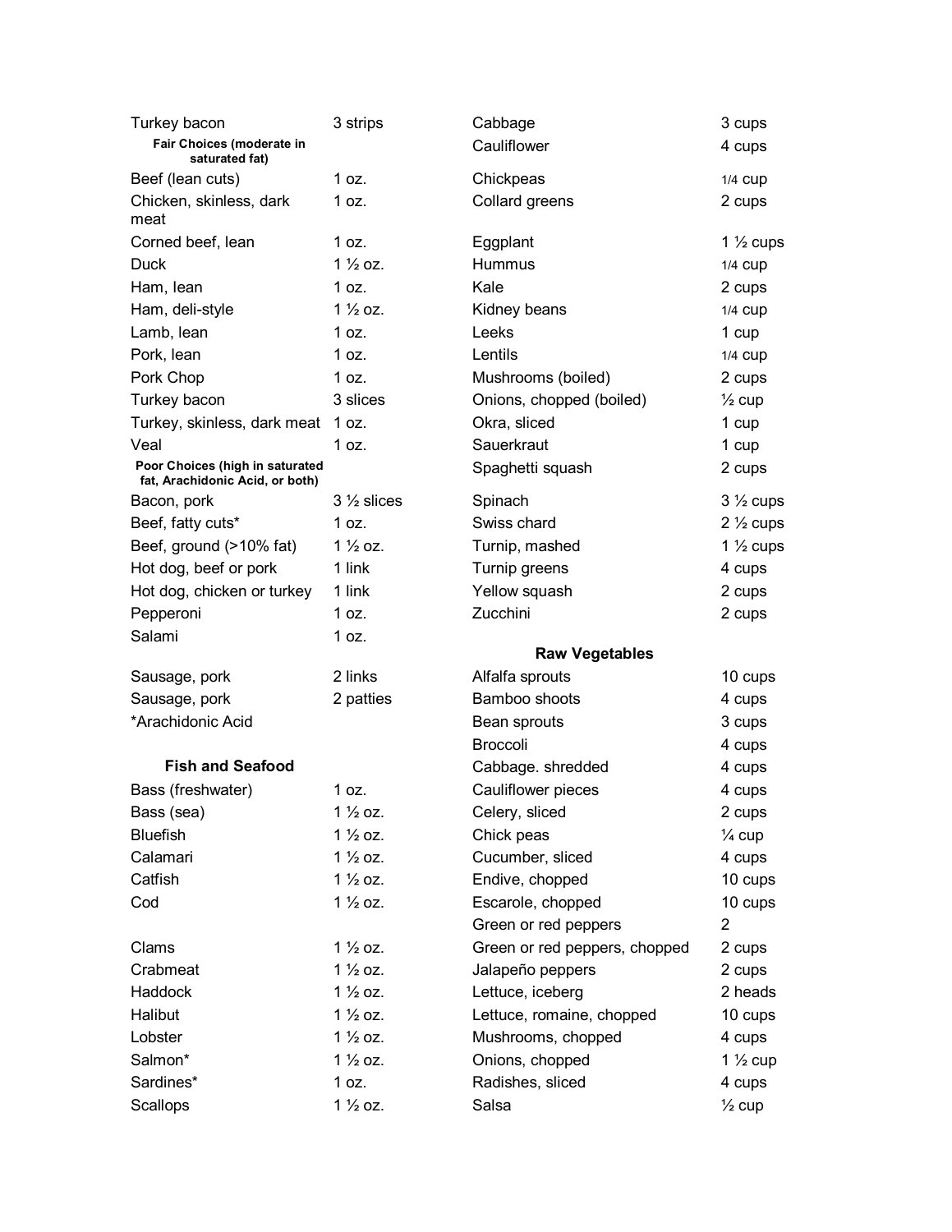| Snapper                                                                                  | $1\frac{1}{2}$ oz.  | Snow peas                                                                            | 1 $\frac{1}{2}$ cups         |
|------------------------------------------------------------------------------------------|---------------------|--------------------------------------------------------------------------------------|------------------------------|
| Swordfish                                                                                | $1\frac{1}{2}$ oz.  | Spinach                                                                              | 20 cups                      |
| Shrimp                                                                                   | $1\frac{1}{2}$ oz.  | Spinach Salad (3 cups raw<br>spinach, 1/2 raw onion, and 1 raw<br>tomato)            | 1                            |
| Trout                                                                                    | $1\frac{1}{2}$ oz.  | Tomato                                                                               | $\overline{2}$               |
| Tuna (steak)                                                                             | 1 oz.               | Tomato, cherry                                                                       | 2 cups                       |
| Tuna, canned in water                                                                    | 1 oz.               | Tomato, chopped                                                                      | 1 $\frac{1}{2}$ cups         |
| *Rich in EPA                                                                             |                     | Tossed salad (3 cups shredded<br>lettuce, 1/2 raw green pepper, and 1<br>raw tomato) | 1                            |
| <b>Eggs</b>                                                                              |                     | Water chestnuts                                                                      | 1/3 CUD                      |
| <b>Best Choices</b>                                                                      |                     | Water cress                                                                          | 10 cups                      |
| Egg whites                                                                               | $\overline{2}$      |                                                                                      |                              |
|                                                                                          |                     | <b>Fruits</b>                                                                        |                              |
| Egg substitute                                                                           | $\frac{1}{4}$ cup   | Apple                                                                                | $\frac{1}{2}$                |
| <b>Fair Choices</b>                                                                      |                     | Applesauce (unsweetened)                                                             | 1/3 CUD                      |
| Whole egg*                                                                               | 1                   | Apricots                                                                             | 3                            |
| *Arachidonic Acid                                                                        |                     | <b>Blackberries</b>                                                                  | $3/4$ cup                    |
|                                                                                          |                     | <b>Blueberries</b>                                                                   | $\frac{1}{2}$ cup            |
| <b>Protein-Rich Dairy</b><br><b>Best Choices</b>                                         |                     |                                                                                      |                              |
|                                                                                          | 1 oz.               | Boysenberries<br>Cherries                                                            | $\frac{1}{2}$ cup<br>8       |
| Cheese, nonfat<br>Cottage cheese, low-fat                                                |                     | Fruit cocktail (light)                                                               |                              |
| <b>Fair Choices</b>                                                                      | $\frac{1}{4}$ cup   | Grapes                                                                               | 1/3 CUP<br>$\frac{1}{2}$ cup |
| Cheese, low-fat                                                                          | 1 oz.               | Grapefruit                                                                           | $\frac{1}{2}$                |
| Mozzarella cheese, skim                                                                  | 1 oz.               | Kiwi                                                                                 | 1                            |
| Ricotta cheese, skim                                                                     | 2 oz.               | Lemon                                                                                | 1                            |
| <b>Poor Choices</b>                                                                      |                     | Lime                                                                                 | 1                            |
| Hard cheeses                                                                             | 1 oz.               | Nectarine                                                                            | $\frac{1}{2}$                |
|                                                                                          |                     | Orange                                                                               | $\frac{1}{2}$                |
| Vegetarian (always check<br>package labels)                                              |                     |                                                                                      |                              |
| Protein powder                                                                           | 7 grams, 1/3 oz.    | Orange, Mandarin, canned in water 1/3 cup                                            |                              |
| Soy burger                                                                               | $\frac{1}{2}$ patty | Peach                                                                                | 1                            |
| Soy Canadian bacon                                                                       | 3 slices            | Peaches, canned in water                                                             | $\frac{1}{2}$ cup            |
| Soy hotdog                                                                               | 1 link              | Pear                                                                                 | $\frac{1}{2}$                |
| Soy hamburger crumbles                                                                   | $\frac{1}{2}$ cup   | Plum                                                                                 | 1                            |
| Soy sausage links                                                                        | 2 links             | Raspberries                                                                          | 1 cup                        |
| Soy sausage                                                                              | 1 patty             | <b>Strawberries</b>                                                                  | 1 cup                        |
| Tofu, firm or extra firm                                                                 | 2 oz.               | Tangerine                                                                            | 1                            |
| <b>Mixed Protein Sources</b><br>(Contain more carbohydrate, so<br>read labels carefully) |                     | <b>Grains (read labels)</b>                                                          |                              |
| Soybeans, boiled                                                                         | $\frac{1}{4}$ block | Barley (dry)                                                                         | $\frac{1}{2}$ tbs.           |
| Soybean hamburger                                                                        | $\frac{3}{4}$ patty | Oatmeal (slow-cooking) (cooked)** 1/3 cup                                            |                              |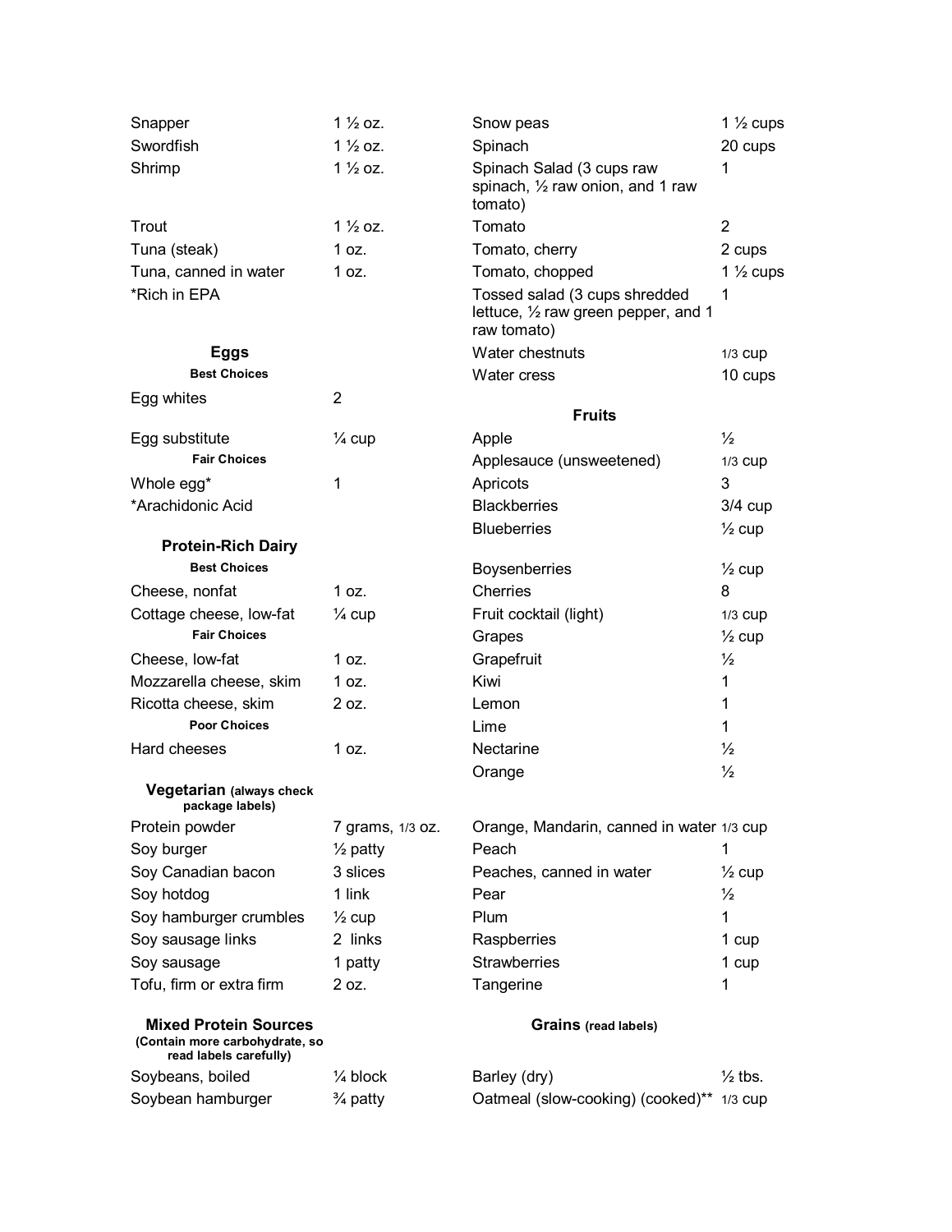| Tofu, silken |  |
|--------------|--|
| Tofu, soft   |  |

#### **Mixed Protein / Carbohydrate (Contain 1 block protein and 1 block carbohydrate)**

| 1 cup              |
|--------------------|
| 8 oz.              |
| 10 grams           |
| $\frac{1}{2}$ cup  |
| $1\frac{1}{2}$ oz. |
|                    |

Most women should choose **3** blocks and men should choose **4** blocks from the fat list per meal. (Each fat block below contains 1.5 grams of fat.)

| Tofu, silken | 5 oz. | Oatmeal (slow-cooking) (dry)** | $\frac{1}{2}$ oz. |
|--------------|-------|--------------------------------|-------------------|
| Tofu, soft   | 4 oz. | <i>**</i> Contains GLA         |                   |

### **High Density Carbohydrates (use in moderation)**

### **Cooked Vegetables**

| Milk, low-fat (1%)       | 1 cup              | Acorn squash      | $\frac{1}{2}$ cup |
|--------------------------|--------------------|-------------------|-------------------|
| Soy milk                 | 8 oz.              | Beans, baked      | $\frac{1}{4}$ cup |
| Soy Flour                | 10 grams           | Beans, refried    | $\frac{1}{4}$ cup |
| Yogurt, plain            | $\frac{1}{2}$ cup  | Beets, sliced     | $\frac{1}{2}$ cup |
| Tempeh                   | $1\frac{1}{2}$ oz. | Butternut squash  | $\frac{1}{2}$ cup |
|                          |                    | Carrot            |                   |
| Fat                      |                    | Carrots, sliced   | 1 cup             |
| Most women should choose |                    | Carrots, shredded | 1 cup             |

|                                                      |                                               | Corn                  | $\frac{1}{4}$ cup   |
|------------------------------------------------------|-----------------------------------------------|-----------------------|---------------------|
| <b>Best Choices (rich in</b><br>monounsaturated fat) |                                               | French fries          | 5                   |
| Almond butter                                        | $\frac{1}{2}$ tsp.                            | Lima beans            | $\frac{1}{4}$ cup   |
| Almond oil                                           | $1/3$ tsp.                                    | Parsnips              | $1/3$ CUD           |
| Almonds (slivered)                                   | $1$ tsp.                                      | Peas                  | $\frac{1}{2}$ cup   |
| Almonds (whole)                                      | 3                                             | Pinto beans           | $\frac{1}{4}$ cup   |
| Avocado                                              | 1 tbsp.                                       | Potato, baked         | $\frac{1}{4}$ cup   |
| Cashews                                              | 2                                             | Potato, boiled        | $1/3$ CUD           |
| Guacamole                                            | 1 tbsp                                        | Potato, mashed        | $\frac{1}{4}$ cup   |
| Macadamia nut                                        | 1                                             | Sweet potato, baked   | 1/3 CUD             |
| Olives                                               | 3                                             | Sweet potato, mashed  | $\frac{1}{4}$ cup   |
| Olive oil                                            | $1/3$ tsp.                                    |                       |                     |
|                                                      |                                               | <b>Fruits</b>         |                     |
| Olive oil and vinegar<br>dressing                    | 1/3 tsp olive oil<br>plus vinegar to<br>taste | Banana                | 1/3                 |
| Peanuts                                              | 6                                             | Cantaloupe            | $\frac{1}{4}$ melon |
| Peanut butter, natural                               | $\frac{1}{2}$ tsp.                            | Cantaloupe, cubed     | $\frac{3}{4}$ cup   |
| Peanut oil                                           | $1/3$ tsp.                                    | Cranberries           | $\frac{3}{4}$ cup   |
| Pistachios                                           | 3                                             | Cranberry sauce       | 3 tsp               |
| Almond butter                                        | $\frac{1}{2}$ tsp.                            | Dates                 | 2                   |
| Sesame oil                                           | $1/3$ tsp.                                    | Fig                   | 1                   |
| Tahini                                               | $\frac{1}{2}$ tsp.                            | Guava                 | $\frac{1}{2}$ cup   |
| Fair Choices (low in saturated<br>fat)               |                                               | Honeydew melon, cubed | 2/3 CUP             |
| Canola oil                                           | $1/3$ tsp.                                    | Kumquat               | 3                   |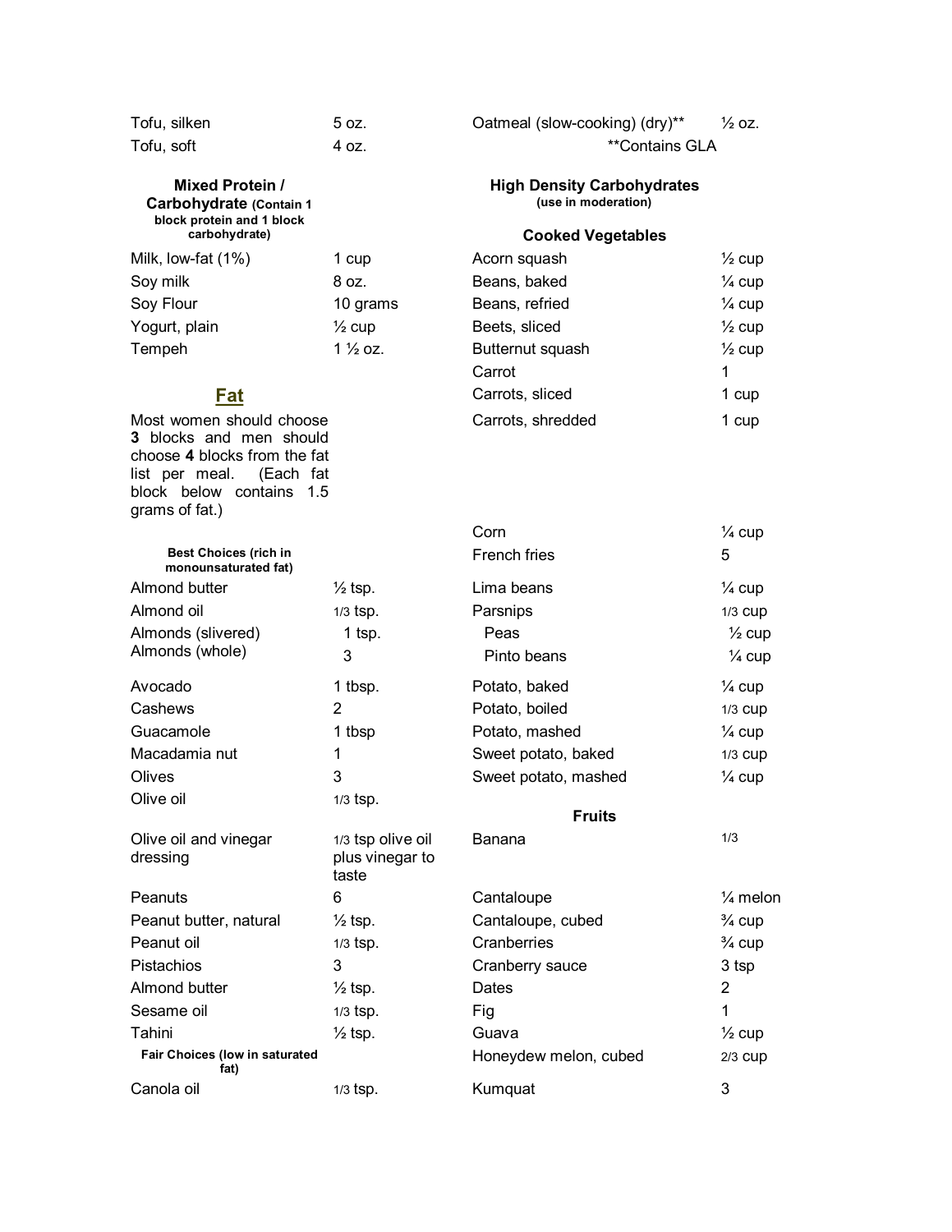| Mayonnaise, regular                     | 1/3 tsp.            |
|-----------------------------------------|---------------------|
| Mayonnaise, light                       | 1 tsp.              |
| Sesame oil                              | $\frac{1}{2}$ tsp.  |
| Soybean oil                             | 1/3 tsp.            |
| Walnuts, shelled and<br>chopped         | $\frac{1}{2}$ tsp.  |
| Poor Choices (high in saturated<br>fat) |                     |
| Bacon bits, imitation                   | 2 tsp.              |
| <b>Butter</b>                           | 1/3 tsp.            |
| Cream (half and half)                   | ½ tbsp.             |
| Cream cheese                            | 1 tsp.              |
| Cream cheese, light                     | 2 tsp.              |
| Lard                                    | 1/3 tsp.            |
| Sour cream                              | $\frac{1}{2}$ tbsp. |
| Sour cream, light                       | 1 tbsp.             |
| Vegetable shortening                    | 1/3 tsp.            |

| Mayonnaise, regular                     | $1/3$ tsp.         | Mango, sliced     | $1/3$ CUD         |
|-----------------------------------------|--------------------|-------------------|-------------------|
| Mayonnaise, light                       | 1 tsp.             | Papaya, cubed     | $\frac{3}{4}$ cup |
| Sesame oil                              | $\frac{1}{2}$ tsp. | Pineapple, diced  | $\frac{1}{2}$ cup |
| Soybean oil                             | $1/3$ tsp.         | Prunes, dried     | 2                 |
| Walnuts, shelled and<br>chopped         | $\frac{1}{2}$ tsp. | Raisins           | 1 tbsp            |
| Poor Choices (high in saturated<br>fot) |                    | Watermelon, cubed | $\frac{3}{4}$ cup |

## **Fruit Juices**

| Cream (half and half) | $\frac{1}{2}$ tbsp. | Apple                 | 1/3 CUD           |
|-----------------------|---------------------|-----------------------|-------------------|
| Cream cheese          | 1 tsp.              | Apple cider           | $1/3$ CUD         |
| Cream cheese, light   | $2$ tsp.            | Cranberry             | $\frac{1}{4}$ cup |
| Lard                  | $1/3$ tsp.          | Fruit punch           | $\frac{1}{4}$ cup |
| Sour cream            | $\frac{1}{2}$ tbsp. | Grape                 | $\frac{1}{4}$ cup |
| Sour cream, light     | 1 tbsp.             | Grapefruit            | 1/3 CUD           |
| Vegetable shortening  | $1/3$ tsp.          | Lemonade, unsweetened | $1/3$ CUD         |
|                       |                     | Lime                  | $1/3$ CUD         |
|                       |                     | Orange                | 1/3 CUD           |
|                       |                     | Pineapple             | $\frac{1}{4}$ cup |
|                       |                     | Tomato                | 1 cup             |
|                       |                     | $V-8$                 | $\frac{3}{4}$ cup |

# **Grains, Cereals, and Breads**

| Bagel, small                | $\frac{1}{4}$           |
|-----------------------------|-------------------------|
| <b>Biscuit</b>              | $\frac{1}{2}$           |
| <b>Bread crumbs</b>         | 1 oz.                   |
| Bread, whole grain or white | $\frac{1}{2}$ slice     |
| Breadstick, hard            | 1                       |
| Breadstick, soft            | $\frac{1}{2}$           |
| Buckwheat, dry              | $\frac{1}{2}$ OZ.       |
| Bulgur wheat, dry           | $\frac{1}{2}$ OZ.       |
| Cereal, dry                 | $\frac{1}{2}$ 0.7.      |
| Cornbread                   | 1-inch square           |
| Cornstarch                  | 4 tsp.                  |
| Couscous, dry               | 1 oz.                   |
| Cracker, graham             | 1 $\frac{1}{2}$ squares |
| Cracker, saltine            | 4                       |
| Cracker, Triscuit           | 3                       |
| Croissant, plain            | $\frac{1}{4}$           |
| Crouton                     | $\frac{1}{2}$ 0.7.      |
| Doughnut, plain             | 1/3                     |
| English muffin              | $\frac{1}{4}$           |
| Granola                     | $\frac{1}{2}$ oz.       |
| Grits, cooked               | $1/3$ CUD               |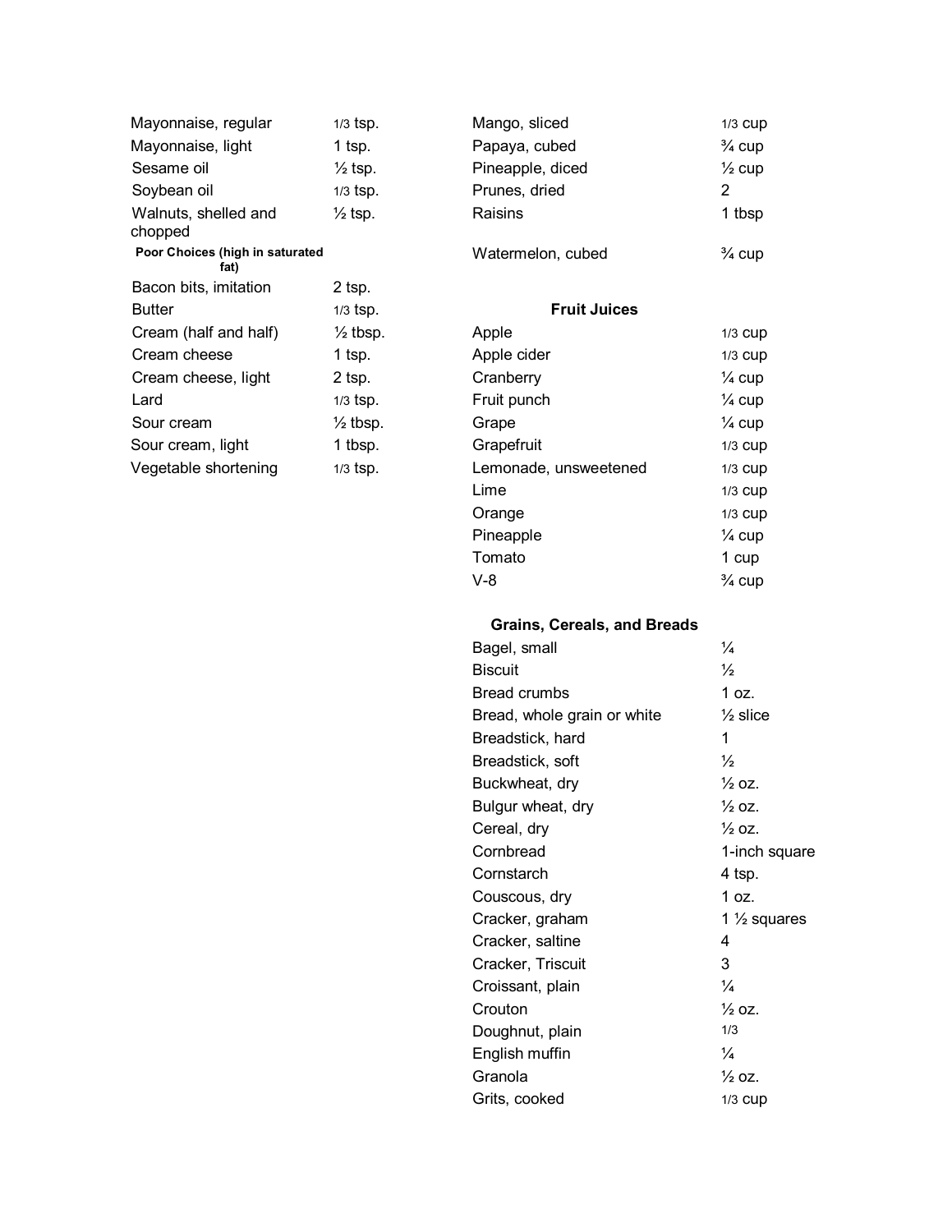| Melba toast                | $\frac{1}{2}$ oz.                |
|----------------------------|----------------------------------|
| Millet, dry                | $\frac{1}{2}$ oz.                |
| Muffin, blueberry, mini    | $\frac{1}{2}$                    |
| Noodles, egg, cooked       | $\frac{1}{4}$ OZ.                |
| Pancake, four-inch         | 1                                |
| Pasta, cooked              | $\frac{1}{4}$ cup                |
| Pita bread                 | $\frac{1}{2}$ pocket             |
| Popcorn, popped            | 2 cups                           |
| Rice, brown, cooked        | 1/5 CUP                          |
| Rice, white, cooked        | 1/5 CUP                          |
| Rice cake                  | 1                                |
| Roll, bulkie               | $\frac{1}{4}$                    |
| Roll, small dinner         | $\frac{1}{2}$                    |
| Roll, hamburger            | $\frac{1}{2}$                    |
| Taco shell                 | 1                                |
| Tortilla, six-inch corn    | 1                                |
| Tortilla, eight-inch flour | $\frac{1}{2}$                    |
| Waffle                     | $\frac{1}{2}$                    |
|                            |                                  |
| <b>Alcohol</b>             |                                  |
| Beer, light                | 6 oz. or $\frac{1}{2}$<br>bottle |
| Beer, regular              | 4 oz. or 1/3<br>bottle           |
| Distilled spirits          | 1 oz.                            |
| Wine                       | 4 oz.                            |
| <b>Others</b>              |                                  |
| Barbecue sauce             | 2 tbsp                           |
| Cake                       | 1/3 slice                        |
| Candy bar                  | $\frac{1}{4}$                    |
| Catsup                     | 2 tbsp                           |
| Cocktail sauce             | 2 tbsp                           |
| Cookie, small              | 1                                |
| Honey                      | $\frac{1}{2}$ tbsp               |
| Ice cream, regular         | $\frac{1}{4}$ cup                |
| Ice cream, premium         | 1/6 CUD                          |
| Jam or jelly               | 2 tbsp                           |
| Molasses, light            | $\frac{1}{2}$ tsp                |
| Plum sauce                 | 1 $\frac{1}{2}$ tbsp             |
| Potato chips               | $\frac{1}{2}$ oz.                |
| Pretzels                   | ½ oz.                            |
| Relish, pickle             | 4 tsp                            |
| Sugar, brown               | 2 tsp                            |
| Sugar, granulated          | 2 tsp                            |